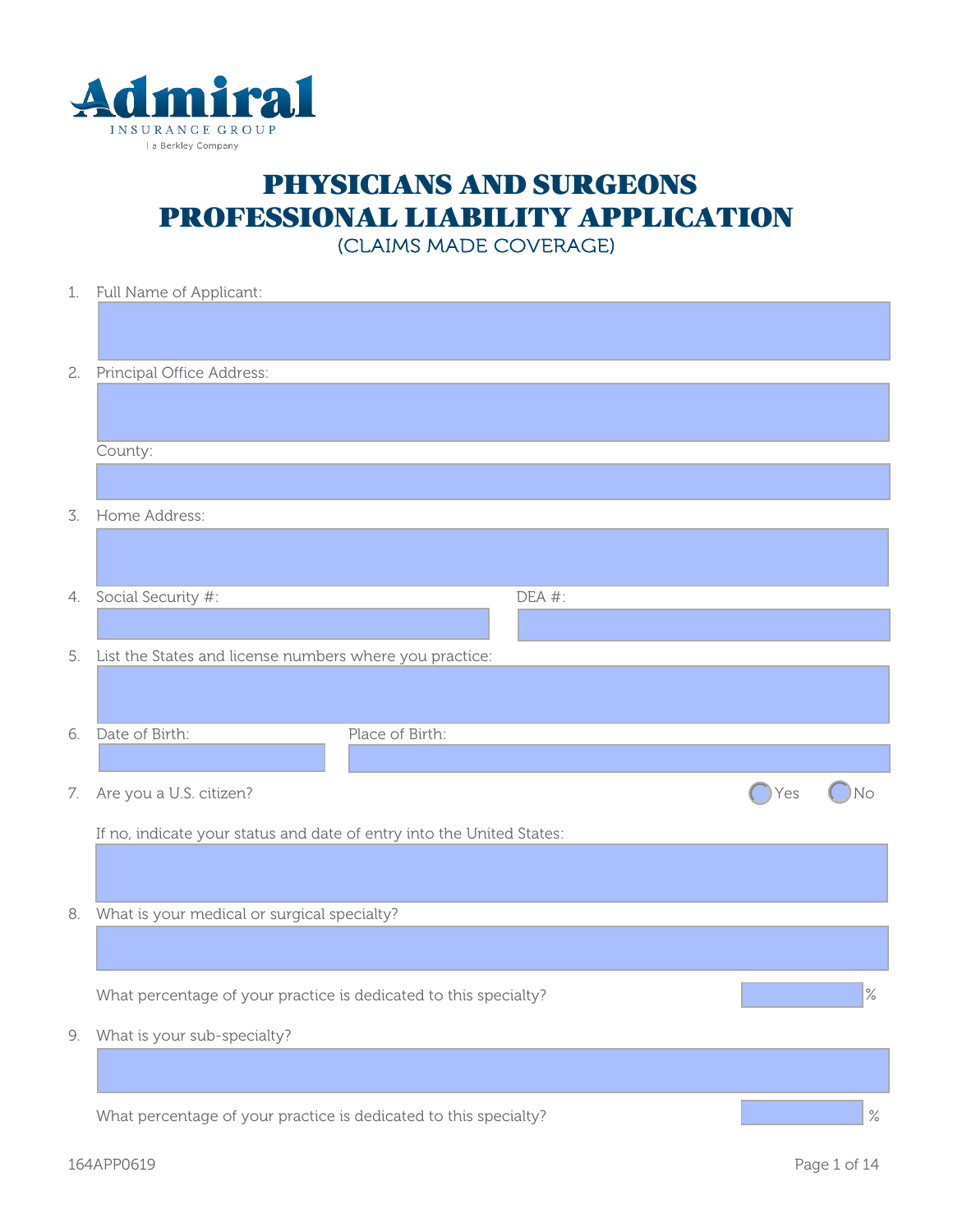|  |  | 10. Do you limit your practice to the above specialties? |  |  |
|--|--|----------------------------------------------------------|--|--|
|--|--|----------------------------------------------------------|--|--|



If no, what other specialties do you practice? Provide details:

| 11. Are you American Board certified?                                                                   | Yes<br>No                                  |
|---------------------------------------------------------------------------------------------------------|--------------------------------------------|
| Medical Specialty:                                                                                      | Date Certified:                            |
| Medical Specialty:                                                                                      | Date Certified:                            |
| 12. Type of Practice (check all that apply):                                                            |                                            |
| Individual<br>Employee                                                                                  | Member of Multi-person Corp or Association |
| <b>Individual Corporation</b><br>Partnership                                                            | Other:                                     |
| 13. What is your total annual revenue?                                                                  |                                            |
| \$100,001 - \$250,000<br>\$100,000 or less                                                              | \$250,001 - \$499,999<br>\$500,000 or more |
| 14. Please provide the names of all facilities that you practice at and your interest in each facility. |                                            |
| Name of Clinic or Facility and Location                                                                 | Interest (Owner, Partner or Employee)      |
|                                                                                                         |                                            |
|                                                                                                         |                                            |
|                                                                                                         |                                            |
|                                                                                                         |                                            |
| *Attach a separate attachment if necessary.                                                             |                                            |
| 15. Are you seeking coverage for your work at all of the above facilities?                              |                                            |
|                                                                                                         |                                            |

If no, list those facilities for which you do not require coverage and explain why coverage isn't needed: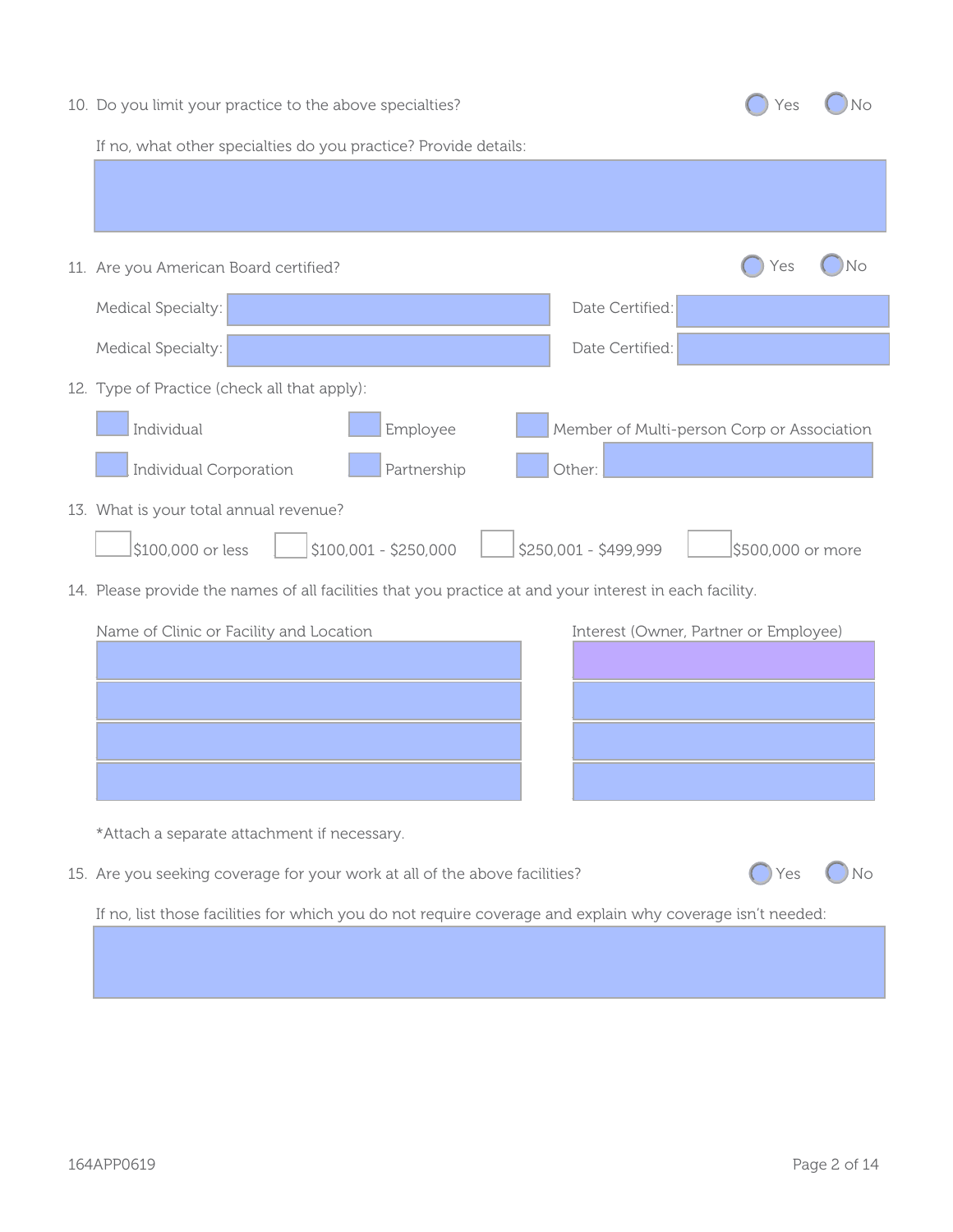16. Please provide the number of professionals you employ or contract with and whether or not they carry their own individual medical malpractice coverage.

|                                                                                                               | Employed | Contracted | Carry their own<br>Med Mal policy? |    |  |
|---------------------------------------------------------------------------------------------------------------|----------|------------|------------------------------------|----|--|
| Physicians                                                                                                    |          |            | Yes                                | No |  |
| Physicians Assistants                                                                                         |          |            | Yes                                | No |  |
| <b>Nurse Practitioners</b>                                                                                    |          |            | Yes                                | No |  |
| <b>Surgical Technicians</b>                                                                                   |          |            | Yes                                | No |  |
| CRNA's                                                                                                        |          |            | Yes                                | No |  |
| Chiropractors                                                                                                 |          |            | Yes                                | No |  |
| RN's                                                                                                          |          |            | Yes                                | No |  |
| LPN's, Nurse Aides                                                                                            |          |            | Yes                                | No |  |
| Other:                                                                                                        |          |            | Yes                                | No |  |
| Other:                                                                                                        |          |            | Yes                                | No |  |
| *Attach copies of declarations pages on above professional that carry their own malpractice policies.         |          |            |                                    |    |  |
| 17. Are all of the above individuals licensed in accordance with applicable state<br>and federal regulations? |          |            | Yes                                | No |  |
| If no, attach an explanation.                                                                                 |          |            |                                    |    |  |
| 18. List the hospitals at which you are currently a staff member:                                             |          |            |                                    |    |  |
|                                                                                                               |          |            |                                    |    |  |
| 19. Briefly describe the type and extent of your hospital privileges:                                         |          |            |                                    |    |  |
|                                                                                                               |          |            |                                    |    |  |
| 20. Are you the Chief or Head of a hospital department?                                                       |          |            | Yes                                | No |  |
| If yes, which department(s):                                                                                  |          |            |                                    |    |  |
|                                                                                                               |          |            |                                    |    |  |
| 21. Are you the medical director of a nursing home or assisted living facility?                               |          |            | Yes                                | No |  |
| If yes, provide the name of the facility:                                                                     |          |            |                                    |    |  |
|                                                                                                               |          |            |                                    |    |  |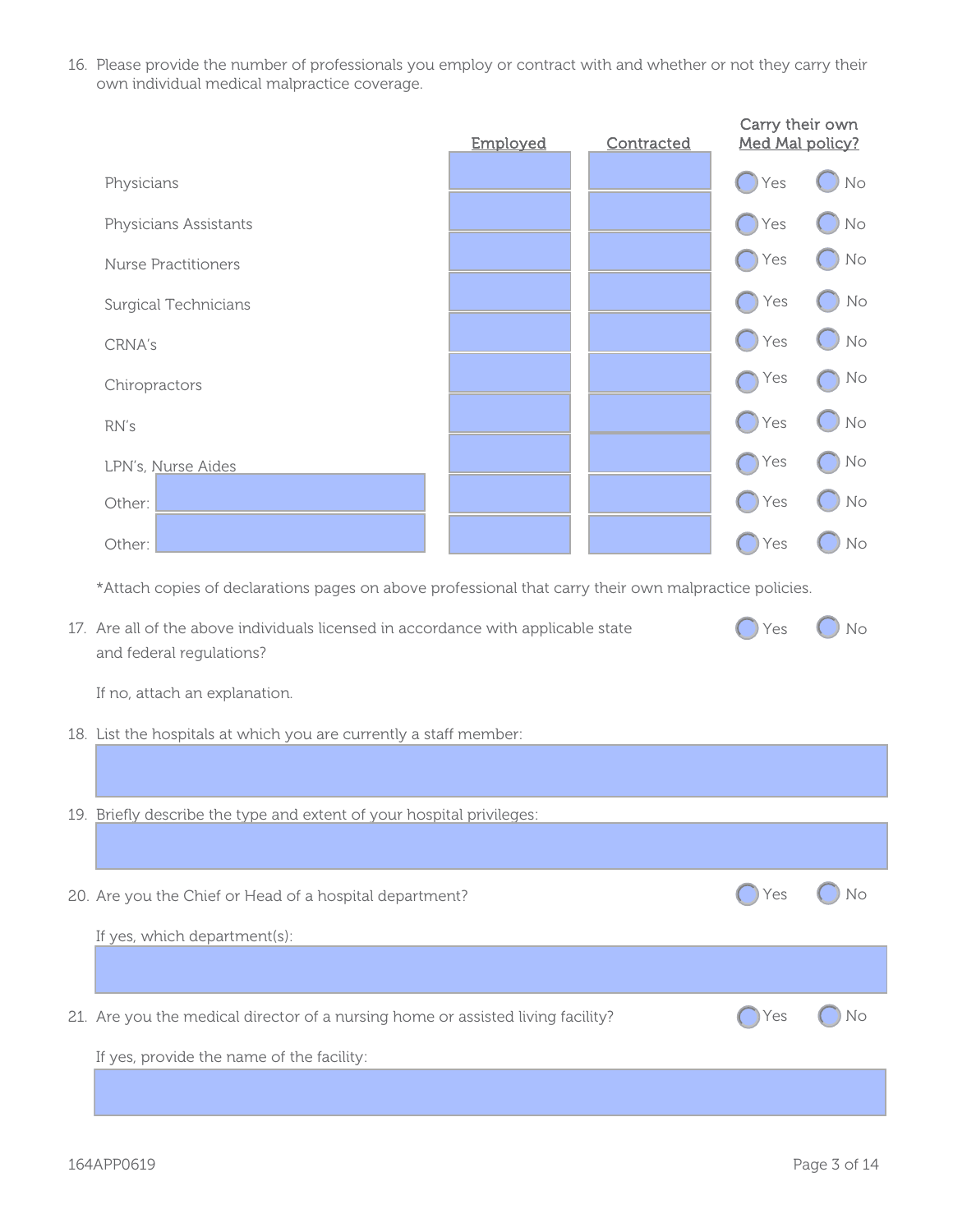22. Are you the medical director of any other facilities?



If yes, provide the names of each facility: 23. From what medical school did you graduate? City, State and Country of medical school: Degree: Vear of Graduation: Vear of Graduation: Vear of Graduation: If foreign medical school graduate, are you certified by the Education Council for Medical School Graduates? If yes, state the year: 24. Internship? If yes, complete the following: Location: \_\_\_\_\_\_\_\_\_\_\_\_\_\_\_\_\_\_\_\_\_\_\_\_\_\_\_\_\_\_\_\_\_\_\_\_\_\_\_\_\_\_\_ Dates From To Type: <u>Network: Type:</u> Completed? 25. Residency? If yes, complete the following: Location: \_\_\_\_\_\_\_\_\_\_\_\_\_\_\_\_\_\_\_\_\_\_\_\_\_\_\_\_\_\_\_\_\_\_\_\_\_\_\_\_\_\_\_ Dates From To Type: \_\_\_\_\_\_\_\_\_\_\_\_\_\_\_\_\_\_\_\_\_\_\_\_\_\_\_\_\_\_\_\_\_\_\_\_\_\_\_\_\_\_\_\_\_\_ Completed? Location: <u>Location:</u> Location: Location: Location: Location: Let us a set us a set us a set us a set us a set u Type: <u>Decree and the completed?</u> Completed? 26. Where have you practiced your profession since completion of training: In \_\_\_\_\_\_\_\_\_\_\_\_\_\_\_\_\_\_\_\_\_\_\_\_\_\_\_\_\_\_\_\_\_\_\_\_\_\_\_\_\_\_\_\_\_\_\_\_\_ From \_\_\_\_\_\_\_\_\_\_\_ To \_\_\_\_\_\_\_\_\_\_\_ In \_\_\_\_\_\_\_\_\_\_\_\_\_\_\_\_\_\_\_\_\_\_\_\_\_\_\_\_\_\_\_\_\_\_\_\_\_\_\_\_\_\_\_\_\_\_\_\_\_ From \_\_\_\_\_\_\_\_\_\_\_ To \_\_\_\_\_\_\_\_\_\_\_ In \_\_\_\_\_\_\_\_\_\_\_\_\_\_\_\_\_\_\_\_\_\_\_\_\_\_\_\_\_\_\_\_\_\_\_\_\_\_\_\_\_\_\_\_\_\_\_\_\_ From \_\_\_\_\_\_\_\_\_\_\_ To \_\_\_\_\_\_\_\_\_\_\_ 27. Additional medical training? If yes, provide details including type, location and date of training:  $Yes$   $()$  No Yes ( ) No  $Yes$   $No$ Yes ( ) No  $Yes$  (  $No$ Yes () No  $Yes$   $O$  No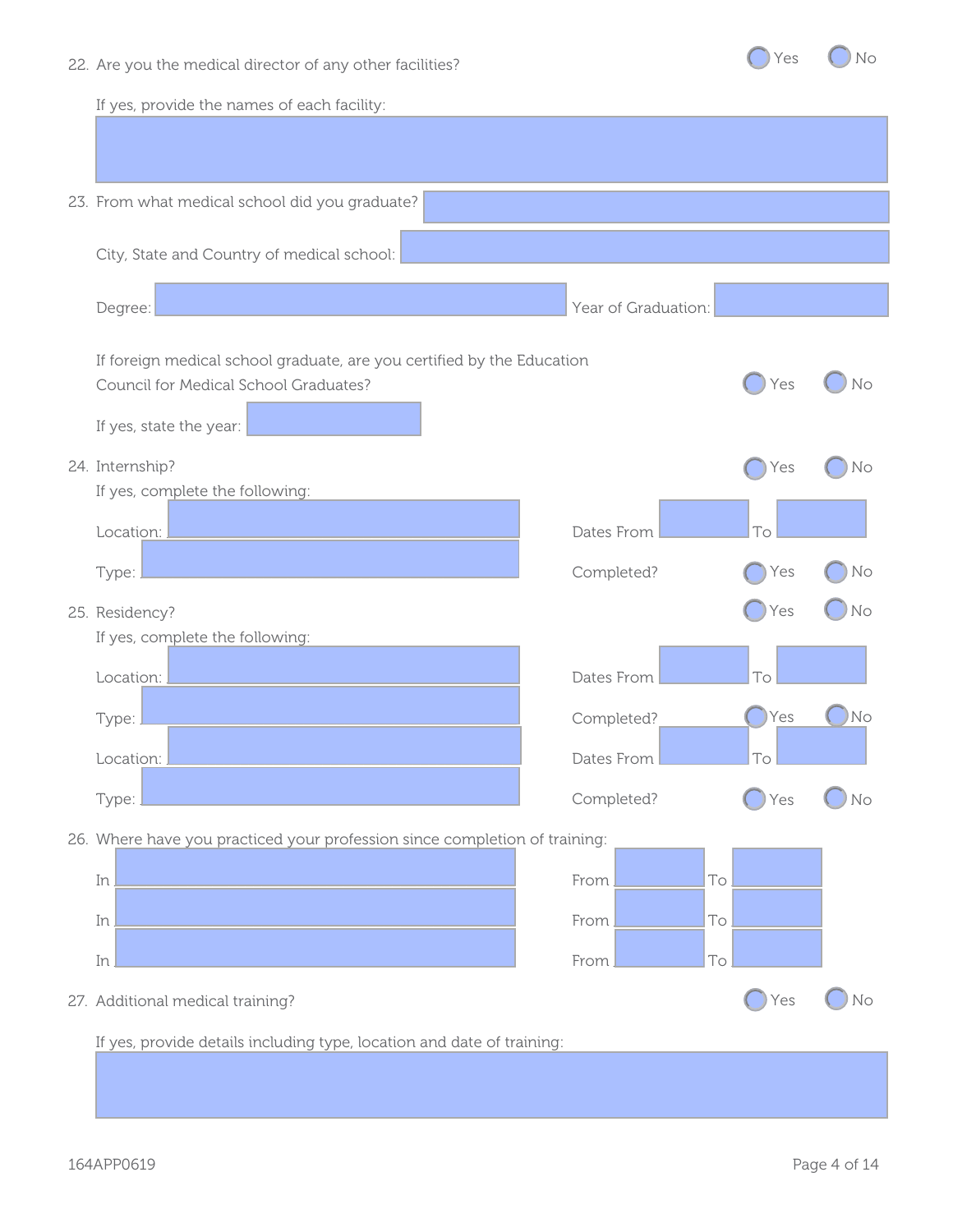28. Have you participated in any continuing medical education program(s) within the past 5 years?

| Yes | No |
|-----|----|
|     |    |

If yes, provide details:

- 29. Indicate memberships in professional societies:
- 30. Do you perform one or more of the following?

|    | A. Endoscopic procedures other than sigmoidoscopy or proctoscopy?<br>If yes, describe:                                                             | Yes | No |
|----|----------------------------------------------------------------------------------------------------------------------------------------------------|-----|----|
|    |                                                                                                                                                    |     |    |
| В. | Catheterization, other than swan-ganz, umbilical cord or urethral catheterization<br>or arterial line in a peripheral vessel?<br>If yes, describe: | Yes | No |
|    |                                                                                                                                                    |     |    |
|    | C. Arteriography, lymphangiography, myelography or phenmoencephalography?                                                                          | Yes | No |
|    | D. Interventional radiology-percutaneous transluminal angioplasty or embolization?                                                                 | Yes | No |
| Е. | Radiation therapy, including implants?<br>If yes, describe:                                                                                        | Yes | No |
|    |                                                                                                                                                    |     |    |
| F. | Chemobrasion or dermabrasion?                                                                                                                      | Yes | No |
|    | G. Hair transplantation or suturing of hairpieces?                                                                                                 | Yes | No |
|    | H. Mhos micrographic surgery?<br>If yes, describe:                                                                                                 | Yes | No |
|    |                                                                                                                                                    |     |    |
| I. | Acupuncture?<br>If yes, describe:                                                                                                                  | Yes | No |
|    |                                                                                                                                                    |     |    |
| J. | Prenatal care and normal deliveries?                                                                                                               | Yes | No |
|    | If yes, do you perform home deliveries?                                                                                                            | Yes | No |
|    | If yes, do you only perform prenatal care?                                                                                                         | Yes | No |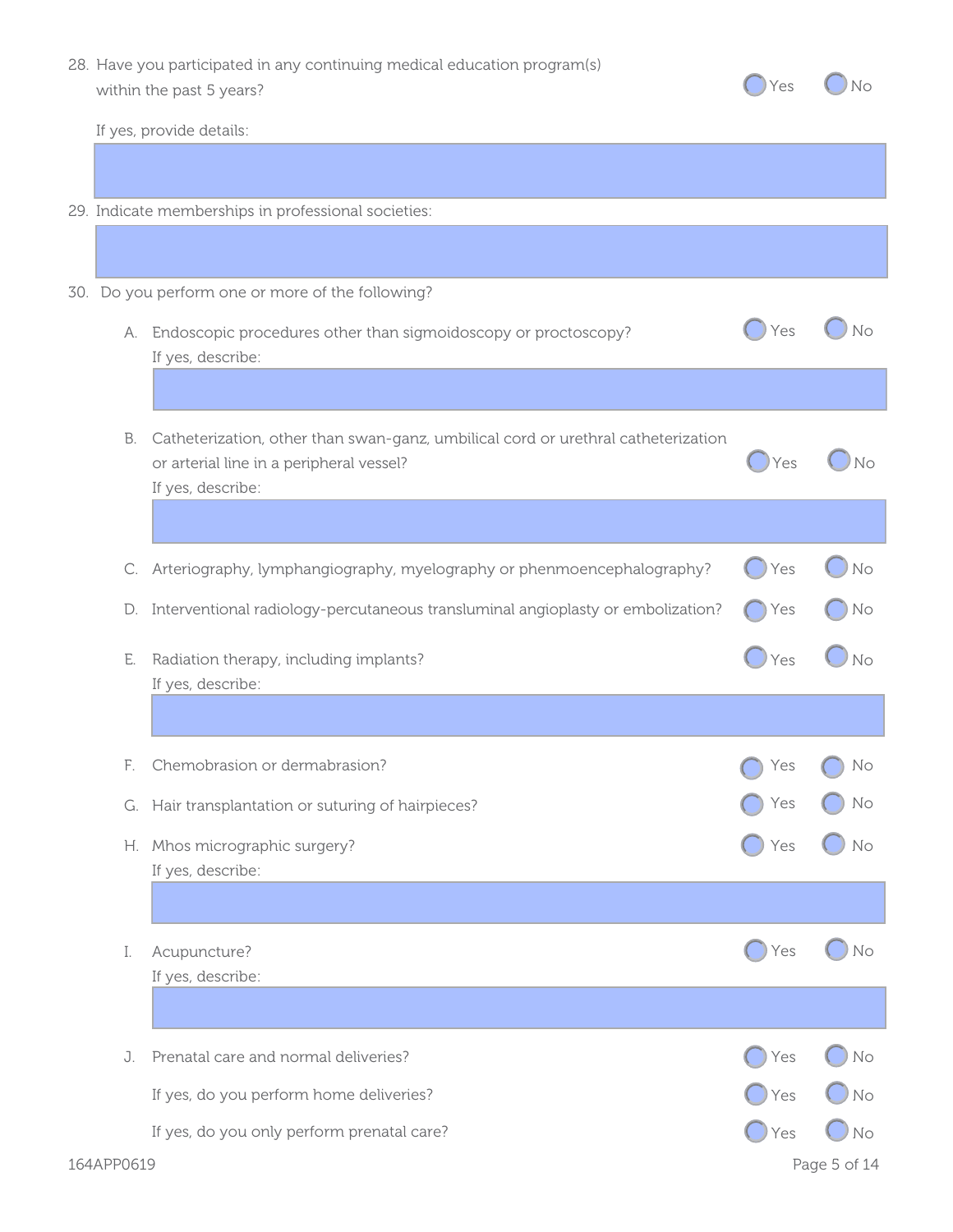|    | If yes, do you supervise nurse midwives?                                                                                                                            | Yes        | No       |
|----|---------------------------------------------------------------------------------------------------------------------------------------------------------------------|------------|----------|
|    | When do you refer:<br>weeks' gestation?                                                                                                                             |            |          |
| К. | Dilation and curettage?                                                                                                                                             | Yes        | No       |
| L. | Needle biopsies?<br>If yes, describe:                                                                                                                               | Yes        | No       |
|    |                                                                                                                                                                     |            |          |
|    | M. Electroshock therapy or hypnosis?<br>If yes, describe:                                                                                                           | Yes        | No       |
|    |                                                                                                                                                                     |            |          |
|    | N. Radial keratotomy, excimer laser PRK, LASIK or any other surgical vision<br>correction procedure?                                                                | Yes        | No       |
|    | O. Surgery, other than incision of boils and superficial abscesses or suturing<br>skin and superficial fascia?<br>If yes, attach a list of all surgical procedures. | Yes        | No       |
| P. | Non-spontaneous, induced abortions?<br>If yes, what is the maximum trimester?                                                                                       | Yes        | No       |
|    | Q. Vasectomies or reversal of vasectomies?                                                                                                                          | Yes        | No       |
| R. | Hysterectomies?<br>If yes, do you perform laparoscopic hysterectomies?                                                                                              | Yes<br>Yes | No<br>No |
| S. | Cholecystectomies?<br>If yes, do you perform laparoscopic cholecystectomies?<br>If yes, how many performed as of this date?                                         | Yes<br>Yes | No<br>No |
| Т. | Tonsillectomies and/or adenoidectomies?                                                                                                                             | Yes        | No       |
| U. | Caesarian sections?                                                                                                                                                 | Yes        | No       |
| V. | Spinal surgery?<br>If also chemonucleolysis, check here:<br>and/or percutaneous lumbar discectomy, check here:                                                      | Yes        | No       |
|    | W. Administration of general, spinal or caudal block anesthesia?                                                                                                    | Yes        | No       |
| Х. | Open reduction of fractures?                                                                                                                                        | Yes        | No       |
| Υ. | Organ transplantation?<br>If yes, describe:                                                                                                                         | Yes        | No       |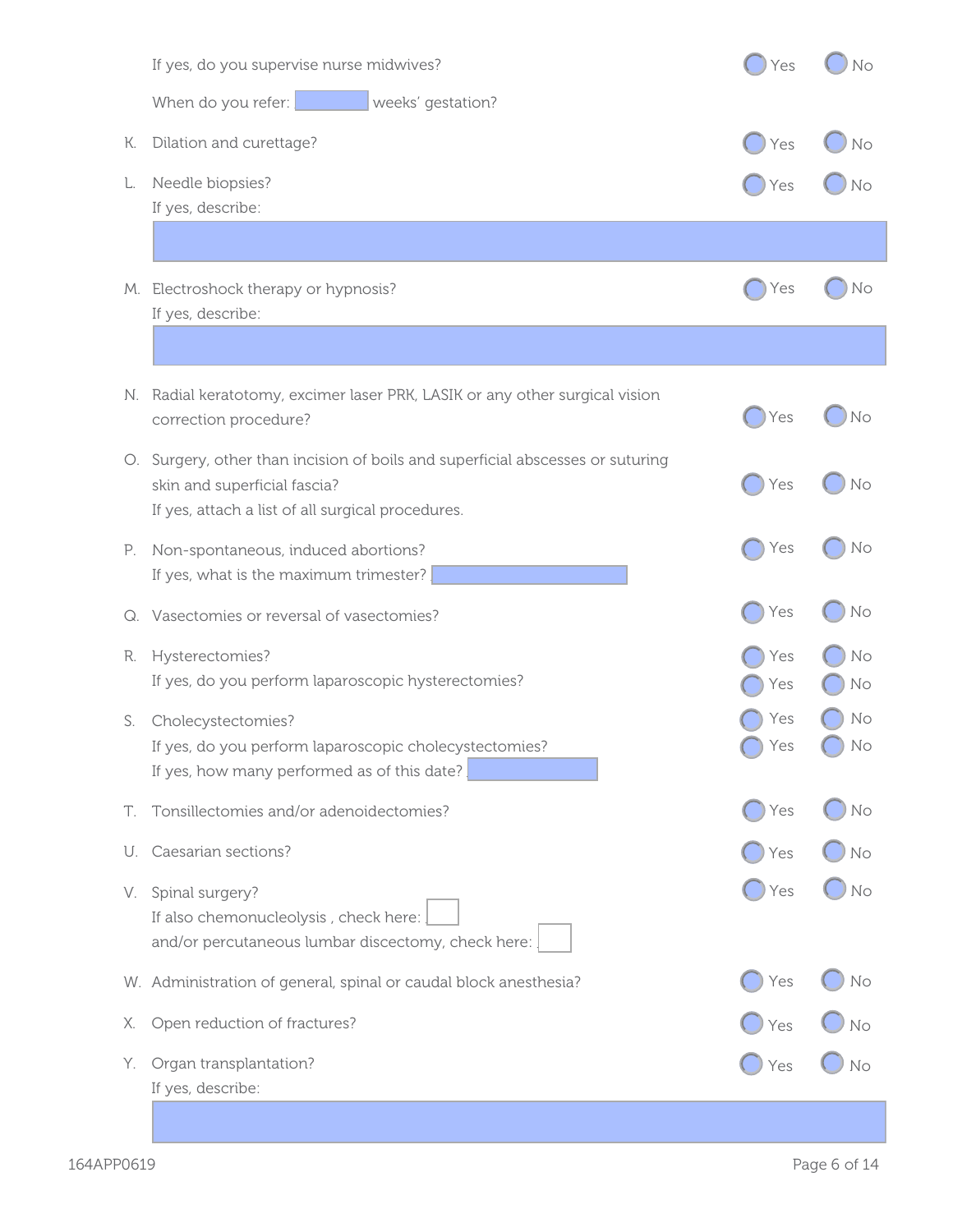| AA. Weight reduction surgery including gastric bypass or other stomach<br>Yes<br>banding procedures?<br>If yes, which procedures?<br>BB. Experimental research, surgical research, or experimental therapy in<br>Yes<br>human patients?<br>If yes, describe:<br>CC. Cosmetic/plastic surgery?<br>Yes<br>If yes, please complete the following:<br>Do you perform breast augmentation?<br>Yes<br>Do you perform breast reductions?<br>Yes<br>Do you perform liposuction?<br>Yes<br>If yes, what is the maximum amount of cc's removed?<br>Do you perform fat recycling?<br>Yes<br>If yes, in what parts of the body?<br>Do you perform vaginoplasty or labiaplasty?<br>Yes<br>Do you use silicone implants?<br>Yes<br>If yes, in which parts of the body?<br>Do you perform Botox injections?<br>Yes<br>If yes, in which parts of the body?<br>Yes<br>DD. Penile lengthening or enhancement procedures?<br>EE. Do you perform pain management procedures?<br>Yes<br>If yes, please indicate the procedures you perform?<br><b>CATEGORY A:</b><br>Acupuncture<br>Yes<br><b>Botox Injections</b><br>Yes<br>Yes<br>Medication Only<br>Massage/Osteopathic Manipulation - No Anesthesia<br>Yes<br>Medical Marijuana - Prescription Only - No Dispensing<br>Yes<br><b>CATEGORY B:</b><br><b>Facet Joint Blocks</b><br>Yes<br>Lesioning<br>Yes<br>Yes<br>Percutaneous Discectomy | Sex change operations?<br>Z. | Yes | No |
|---------------------------------------------------------------------------------------------------------------------------------------------------------------------------------------------------------------------------------------------------------------------------------------------------------------------------------------------------------------------------------------------------------------------------------------------------------------------------------------------------------------------------------------------------------------------------------------------------------------------------------------------------------------------------------------------------------------------------------------------------------------------------------------------------------------------------------------------------------------------------------------------------------------------------------------------------------------------------------------------------------------------------------------------------------------------------------------------------------------------------------------------------------------------------------------------------------------------------------------------------------------------------------------------------------------------------------------------------------------------------|------------------------------|-----|----|
|                                                                                                                                                                                                                                                                                                                                                                                                                                                                                                                                                                                                                                                                                                                                                                                                                                                                                                                                                                                                                                                                                                                                                                                                                                                                                                                                                                           |                              |     |    |
|                                                                                                                                                                                                                                                                                                                                                                                                                                                                                                                                                                                                                                                                                                                                                                                                                                                                                                                                                                                                                                                                                                                                                                                                                                                                                                                                                                           |                              |     |    |
|                                                                                                                                                                                                                                                                                                                                                                                                                                                                                                                                                                                                                                                                                                                                                                                                                                                                                                                                                                                                                                                                                                                                                                                                                                                                                                                                                                           |                              |     |    |
|                                                                                                                                                                                                                                                                                                                                                                                                                                                                                                                                                                                                                                                                                                                                                                                                                                                                                                                                                                                                                                                                                                                                                                                                                                                                                                                                                                           |                              |     |    |
|                                                                                                                                                                                                                                                                                                                                                                                                                                                                                                                                                                                                                                                                                                                                                                                                                                                                                                                                                                                                                                                                                                                                                                                                                                                                                                                                                                           |                              |     |    |
|                                                                                                                                                                                                                                                                                                                                                                                                                                                                                                                                                                                                                                                                                                                                                                                                                                                                                                                                                                                                                                                                                                                                                                                                                                                                                                                                                                           |                              |     |    |
|                                                                                                                                                                                                                                                                                                                                                                                                                                                                                                                                                                                                                                                                                                                                                                                                                                                                                                                                                                                                                                                                                                                                                                                                                                                                                                                                                                           |                              |     |    |
|                                                                                                                                                                                                                                                                                                                                                                                                                                                                                                                                                                                                                                                                                                                                                                                                                                                                                                                                                                                                                                                                                                                                                                                                                                                                                                                                                                           |                              |     |    |
|                                                                                                                                                                                                                                                                                                                                                                                                                                                                                                                                                                                                                                                                                                                                                                                                                                                                                                                                                                                                                                                                                                                                                                                                                                                                                                                                                                           |                              |     | No |
|                                                                                                                                                                                                                                                                                                                                                                                                                                                                                                                                                                                                                                                                                                                                                                                                                                                                                                                                                                                                                                                                                                                                                                                                                                                                                                                                                                           |                              |     |    |
|                                                                                                                                                                                                                                                                                                                                                                                                                                                                                                                                                                                                                                                                                                                                                                                                                                                                                                                                                                                                                                                                                                                                                                                                                                                                                                                                                                           |                              |     |    |
|                                                                                                                                                                                                                                                                                                                                                                                                                                                                                                                                                                                                                                                                                                                                                                                                                                                                                                                                                                                                                                                                                                                                                                                                                                                                                                                                                                           |                              |     |    |
|                                                                                                                                                                                                                                                                                                                                                                                                                                                                                                                                                                                                                                                                                                                                                                                                                                                                                                                                                                                                                                                                                                                                                                                                                                                                                                                                                                           |                              |     | No |
|                                                                                                                                                                                                                                                                                                                                                                                                                                                                                                                                                                                                                                                                                                                                                                                                                                                                                                                                                                                                                                                                                                                                                                                                                                                                                                                                                                           |                              |     |    |
|                                                                                                                                                                                                                                                                                                                                                                                                                                                                                                                                                                                                                                                                                                                                                                                                                                                                                                                                                                                                                                                                                                                                                                                                                                                                                                                                                                           |                              |     | No |
|                                                                                                                                                                                                                                                                                                                                                                                                                                                                                                                                                                                                                                                                                                                                                                                                                                                                                                                                                                                                                                                                                                                                                                                                                                                                                                                                                                           |                              |     |    |
|                                                                                                                                                                                                                                                                                                                                                                                                                                                                                                                                                                                                                                                                                                                                                                                                                                                                                                                                                                                                                                                                                                                                                                                                                                                                                                                                                                           |                              |     |    |
|                                                                                                                                                                                                                                                                                                                                                                                                                                                                                                                                                                                                                                                                                                                                                                                                                                                                                                                                                                                                                                                                                                                                                                                                                                                                                                                                                                           |                              |     |    |
|                                                                                                                                                                                                                                                                                                                                                                                                                                                                                                                                                                                                                                                                                                                                                                                                                                                                                                                                                                                                                                                                                                                                                                                                                                                                                                                                                                           |                              |     |    |
|                                                                                                                                                                                                                                                                                                                                                                                                                                                                                                                                                                                                                                                                                                                                                                                                                                                                                                                                                                                                                                                                                                                                                                                                                                                                                                                                                                           |                              |     |    |
|                                                                                                                                                                                                                                                                                                                                                                                                                                                                                                                                                                                                                                                                                                                                                                                                                                                                                                                                                                                                                                                                                                                                                                                                                                                                                                                                                                           |                              |     |    |
|                                                                                                                                                                                                                                                                                                                                                                                                                                                                                                                                                                                                                                                                                                                                                                                                                                                                                                                                                                                                                                                                                                                                                                                                                                                                                                                                                                           |                              |     | No |
|                                                                                                                                                                                                                                                                                                                                                                                                                                                                                                                                                                                                                                                                                                                                                                                                                                                                                                                                                                                                                                                                                                                                                                                                                                                                                                                                                                           |                              |     |    |
|                                                                                                                                                                                                                                                                                                                                                                                                                                                                                                                                                                                                                                                                                                                                                                                                                                                                                                                                                                                                                                                                                                                                                                                                                                                                                                                                                                           |                              |     |    |
|                                                                                                                                                                                                                                                                                                                                                                                                                                                                                                                                                                                                                                                                                                                                                                                                                                                                                                                                                                                                                                                                                                                                                                                                                                                                                                                                                                           |                              |     |    |
|                                                                                                                                                                                                                                                                                                                                                                                                                                                                                                                                                                                                                                                                                                                                                                                                                                                                                                                                                                                                                                                                                                                                                                                                                                                                                                                                                                           |                              |     | No |
|                                                                                                                                                                                                                                                                                                                                                                                                                                                                                                                                                                                                                                                                                                                                                                                                                                                                                                                                                                                                                                                                                                                                                                                                                                                                                                                                                                           |                              |     | No |
|                                                                                                                                                                                                                                                                                                                                                                                                                                                                                                                                                                                                                                                                                                                                                                                                                                                                                                                                                                                                                                                                                                                                                                                                                                                                                                                                                                           |                              |     | No |
|                                                                                                                                                                                                                                                                                                                                                                                                                                                                                                                                                                                                                                                                                                                                                                                                                                                                                                                                                                                                                                                                                                                                                                                                                                                                                                                                                                           |                              |     | No |
|                                                                                                                                                                                                                                                                                                                                                                                                                                                                                                                                                                                                                                                                                                                                                                                                                                                                                                                                                                                                                                                                                                                                                                                                                                                                                                                                                                           |                              |     | No |
|                                                                                                                                                                                                                                                                                                                                                                                                                                                                                                                                                                                                                                                                                                                                                                                                                                                                                                                                                                                                                                                                                                                                                                                                                                                                                                                                                                           |                              |     |    |
|                                                                                                                                                                                                                                                                                                                                                                                                                                                                                                                                                                                                                                                                                                                                                                                                                                                                                                                                                                                                                                                                                                                                                                                                                                                                                                                                                                           |                              |     | No |
|                                                                                                                                                                                                                                                                                                                                                                                                                                                                                                                                                                                                                                                                                                                                                                                                                                                                                                                                                                                                                                                                                                                                                                                                                                                                                                                                                                           |                              |     | No |
|                                                                                                                                                                                                                                                                                                                                                                                                                                                                                                                                                                                                                                                                                                                                                                                                                                                                                                                                                                                                                                                                                                                                                                                                                                                                                                                                                                           |                              |     | No |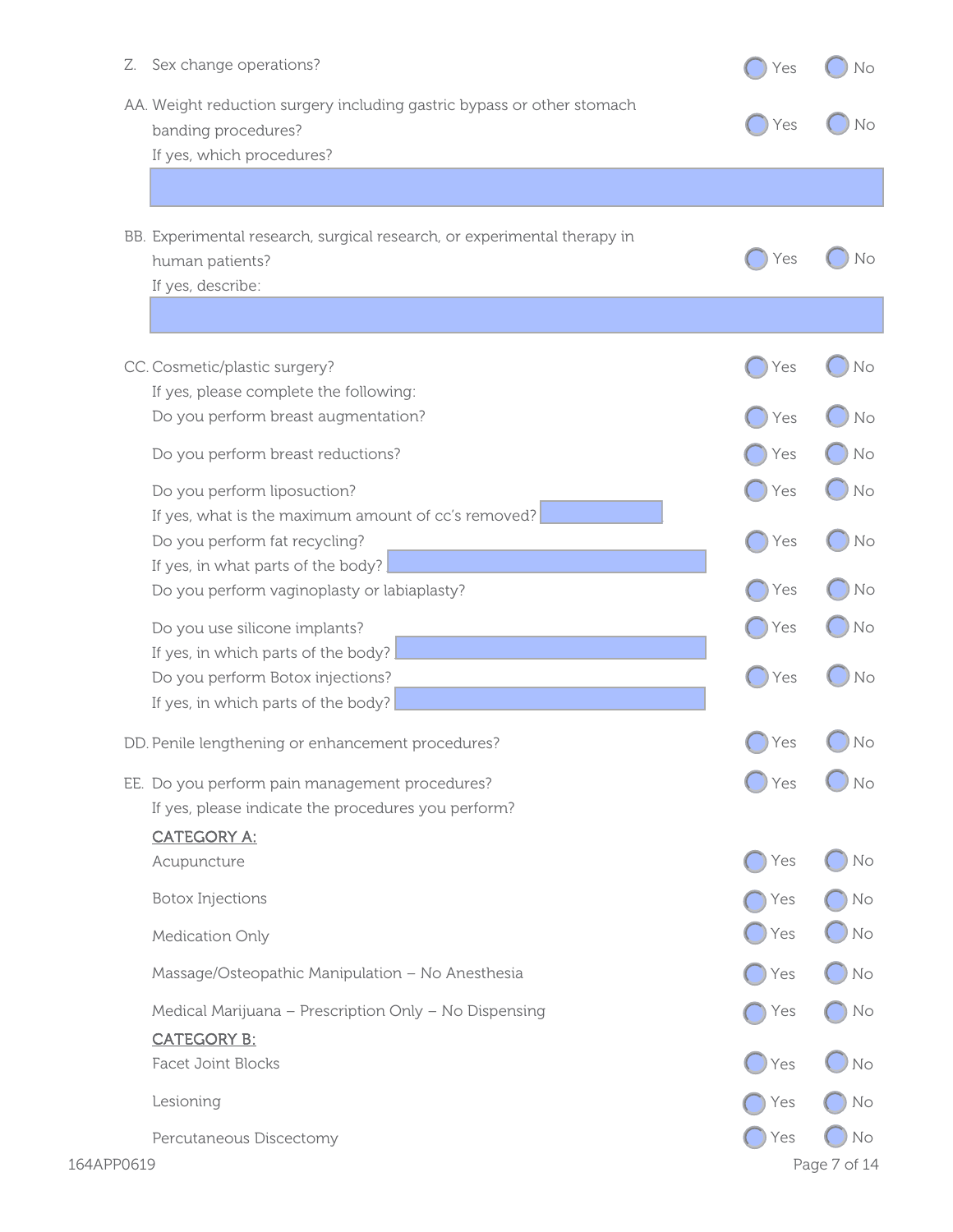|               | Percutaneous Endoscopic Nerve Root Decompression                                                                                | Yes           | No   |
|---------------|---------------------------------------------------------------------------------------------------------------------------------|---------------|------|
|               | Peripheral Nerve Block                                                                                                          | Yes           | No   |
|               | Radio Frequency Nerve Ablation                                                                                                  | Yes           | No   |
|               | Rapid Opiate Detoxification                                                                                                     | Yes           | No   |
|               | Selective Nerve Root Block                                                                                                      | Yes           | No   |
|               | Sympathetic Blocks                                                                                                              | Yes           | No   |
|               | <b>Trigger Point Injections</b>                                                                                                 | Yes           | No   |
|               | Schedule I or Schedule II Prescription Medications                                                                              | $\bigcup$ Yes | No   |
|               | <b>CATEGORY C:</b>                                                                                                              |               |      |
|               | Dorsal Column Stimulator Implants/Reprogramming                                                                                 | Yes           | No   |
|               | Epidural or Spinal Catheters                                                                                                    | Yes           | No   |
|               | Intradiscal Electrothermal Therapy                                                                                              | Yes           | No   |
|               | Peripheral Nerve Stimulation                                                                                                    | Yes           | No   |
|               | Spinal Infusion Implants/Pumps; Removal, Refilling/Reprogramming                                                                | Yes           | No   |
|               | Spinal Manipulation under General Anesthesia                                                                                    | Yes           | No   |
|               | Vertebroplasty                                                                                                                  | Yes           | No   |
|               | Discectomy                                                                                                                      | Yes           | ) No |
|               | FF. Any other surgical procedures not shown above?<br>If yes, describe:                                                         | Yes           | No   |
|               |                                                                                                                                 |               |      |
|               | *PLEASE ATTACH A LIS T OF ALL SURGICAL PROCEDURES YOU PERFORM                                                                   |               |      |
| If yes, list: | 31. Do you perform surgery in your office?                                                                                      | Yes           | No   |
|               |                                                                                                                                 |               |      |
|               | 32. Do you perform surgery in other non-hospital facilities?<br>If yes, what type of facility and list the surgical procedures: | Yes           | No   |
|               |                                                                                                                                 |               |      |
|               | 33. In the course of surgery does a Board Certified Anesthesiologist provide the anesthesia?<br>If no, provide details:         | Yes           | No   |
|               |                                                                                                                                 |               |      |

31. Do

32. Do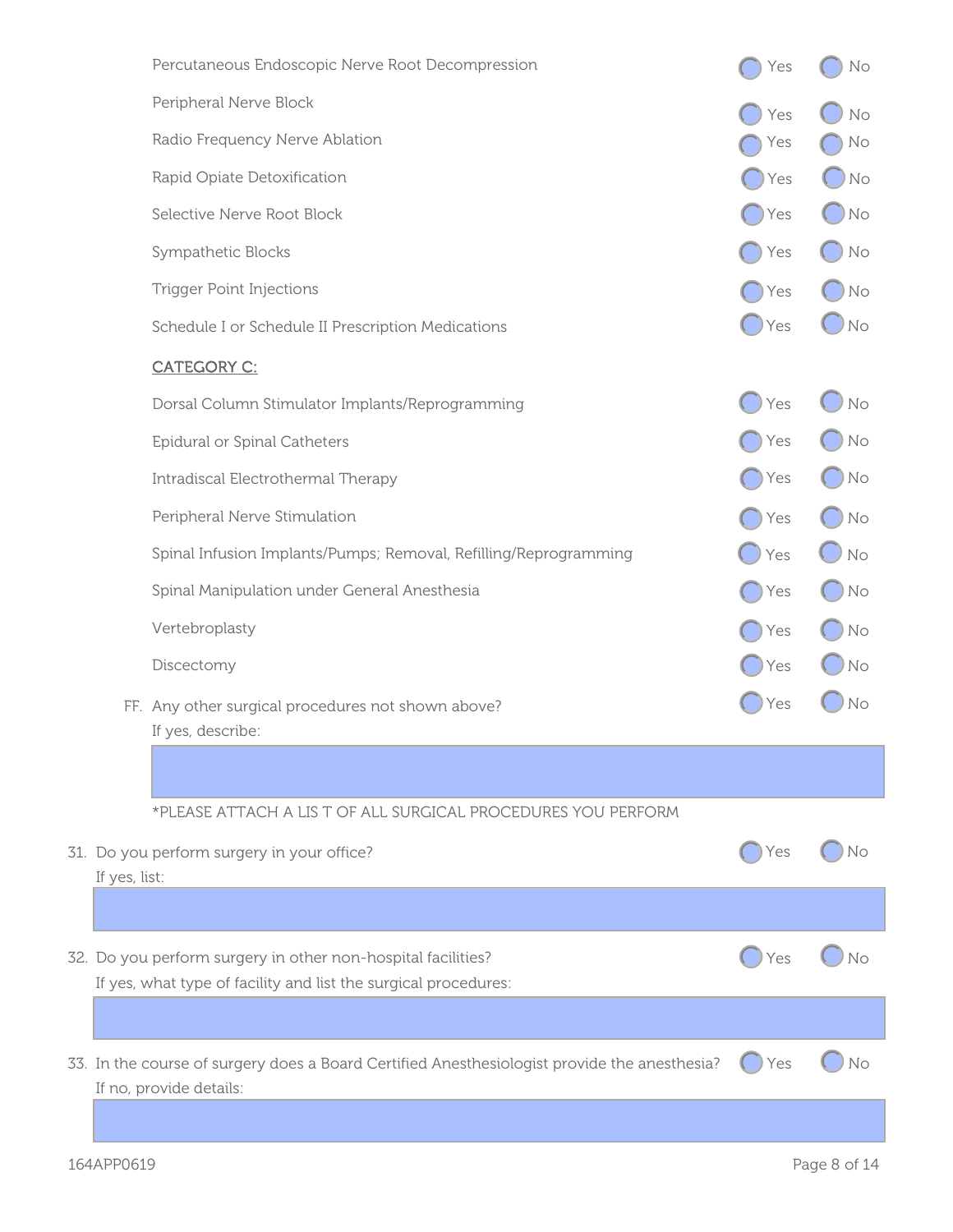|    | 34. Do you do any hospital emergency room work?<br>If yes, is the emergency room care:<br>Only for your own patients?                                                                                                                                                                   | Yes<br>Yes<br>Yes | No<br>No<br>No |
|----|-----------------------------------------------------------------------------------------------------------------------------------------------------------------------------------------------------------------------------------------------------------------------------------------|-------------------|----------------|
|    | Required for staff privileges?<br>How many hours per month:                                                                                                                                                                                                                             | Yes               | No             |
|    | Does the hospital cover you for malpractice while you work in the emergency room?                                                                                                                                                                                                       | Yes               | No             |
|    | Are you requesting coverage for your emergency room work?                                                                                                                                                                                                                               | Yes               | No             |
|    | 35. Do you assist in surgery:<br>On your own patients?                                                                                                                                                                                                                                  | Yes<br>Yes        | No<br>No       |
|    | On patients of others?                                                                                                                                                                                                                                                                  | Yes               | No             |
|    | 36. If your practice includes plastic surgery, specify the percentage of your practice devoted to:<br>Traumatic Surgery<br>$\%$<br>Cosmetic/Elective Surgery<br>$\%$                                                                                                                    |                   |                |
|    | 37. If your practice includes weight reduction/control (other than by diet and exercise),<br>$\%$<br>specify the percentage of patients that re exclusively weight control:                                                                                                             |                   |                |
|    | Do you prescribe any weight control drugs?<br>If yes, list drugs prescribed:                                                                                                                                                                                                            | Yes               | No             |
|    |                                                                                                                                                                                                                                                                                         |                   |                |
|    | Do you dispense supplements for weight control?<br>If yes, list supplements dispensed:                                                                                                                                                                                                  | Yes               | No             |
|    |                                                                                                                                                                                                                                                                                         |                   |                |
|    | Do you use injections for weight control?                                                                                                                                                                                                                                               | Yes               | No             |
|    | If yes, list drugs injected:                                                                                                                                                                                                                                                            |                   |                |
|    | 38. Have you or any of your employees: (If yes, attach details.)                                                                                                                                                                                                                        |                   |                |
|    | A. Ever been the subject of investigation or disciplinary proceedings or reprimanded<br>by a governmental or administrative agency, hospital, or professional association?<br>Attach a copy of Complaint and Consent Order document if applicable.                                      | Yes               | No             |
| В. | Ever been convicted for an act committed in violation of any law or ordinance<br>other than traffic offenses?                                                                                                                                                                           | Yes               | No             |
| C. | Ever been treated for alcoholism or drug addiction or undergone personal<br>psychiatric treatment or has any administrative agency, hospital or professional<br>association requested or required you be evaluated for an alleged mental condition<br>and/or alcohol or drug addiction? | Yes               | No             |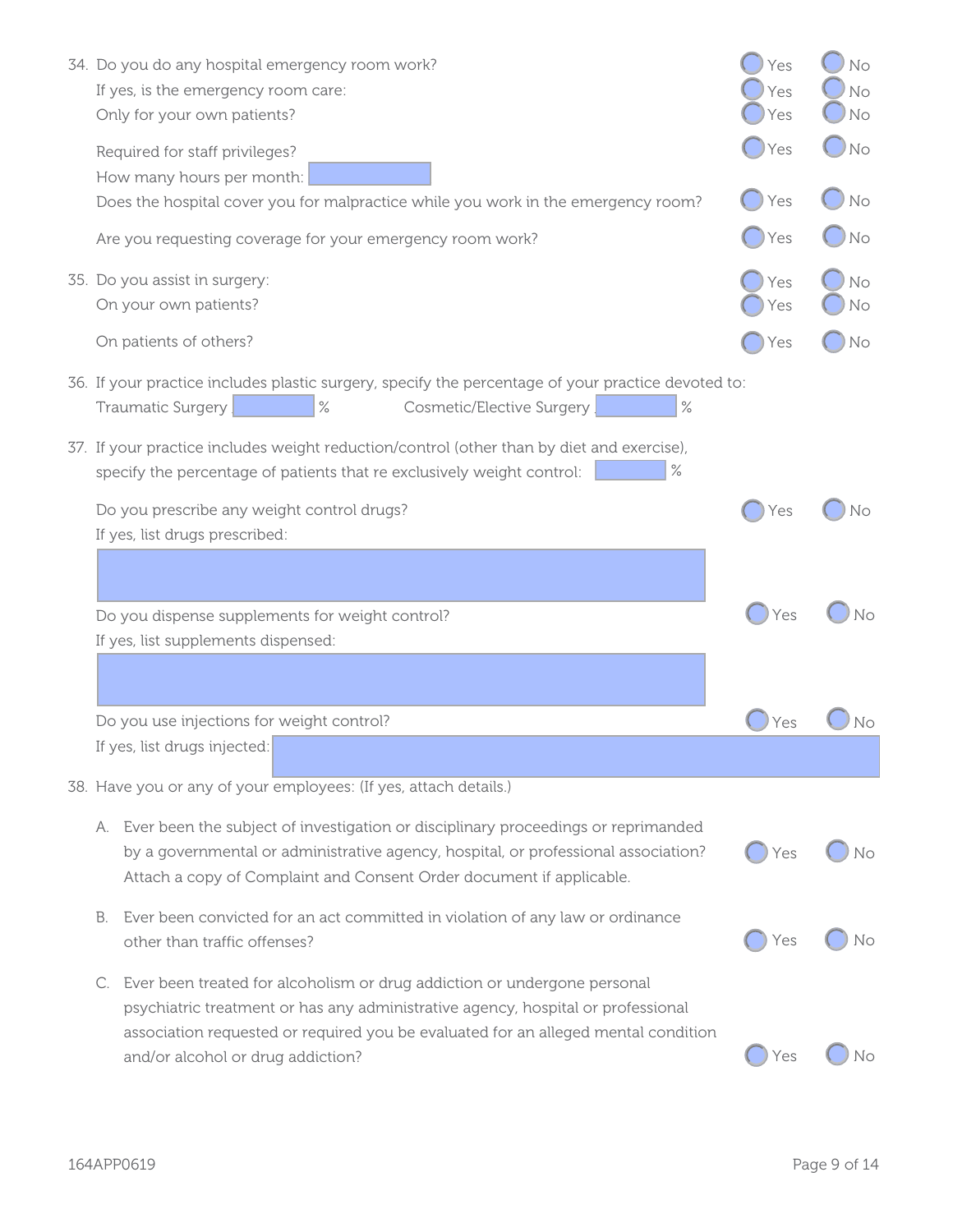|    | D. Ever had any state profession license or license to prescribe or dispense narcotics<br>refused, suspended, revoked, renewal refused or accepted only on special terms or<br>ever voluntarily surrendered same?                                              | Yes | Νo |
|----|----------------------------------------------------------------------------------------------------------------------------------------------------------------------------------------------------------------------------------------------------------------|-----|----|
| Е. | Ever had any professional liability insurance cancelled, declined, refused to renew<br>or accepted only on special terms?                                                                                                                                      | Yes | Νo |
| E. | Ever failed any medical licensing or specialty organization examination?                                                                                                                                                                                       | Yes | Νo |
|    | G. Do you have any chronic illnesses or defects?                                                                                                                                                                                                               | Yes | No |
|    | If yes, describe:                                                                                                                                                                                                                                              |     |    |
|    | 39. Do you supervise any individuals other than your own employees?<br>If yes, provide a detailed explanation of your responsibilities, relationship and whether or not these individuals<br>have their own medical malpractice coverage:                      | Yes | No |
|    |                                                                                                                                                                                                                                                                |     |    |
|    | 40. Are you under contract to any individual, firm or corporation other than your own?<br>If yes, attach an explanation including details of responsibilities. If this contract contains a hold<br>harmless agreement, attach a copy of the contract language. | Yes | No |
|    | 41. Are you in the employ of, or under contract to any governmental entity?<br>If yes, provide details and outline your duties:                                                                                                                                | Yes | Νo |
|    |                                                                                                                                                                                                                                                                |     |    |
|    | 42. Do you offer professional advice to the public such as through a website, radio or TV<br>broadcasts, newsletters, etc.?                                                                                                                                    | Yes | Νo |
|    | If yes, provide details:                                                                                                                                                                                                                                       |     |    |
|    |                                                                                                                                                                                                                                                                |     |    |
|    | 43. Do you advertise your professional services in any manner other than a simple listing<br>in a telephone directory?                                                                                                                                         | Yes |    |
|    | If yes, provide details and attach copies of all advertising brochures:                                                                                                                                                                                        |     |    |
|    |                                                                                                                                                                                                                                                                |     |    |
|    | 44. Are you associated with any agency or organization that engages in any kind of<br>advertising for, or solicitation of patients?                                                                                                                            | Yes |    |
|    | If yes, provide details:                                                                                                                                                                                                                                       |     |    |
|    |                                                                                                                                                                                                                                                                |     |    |
|    | Total Patients Annually:<br>45. Average Weekly Patient Load:                                                                                                                                                                                                   |     |    |
|    | Total surgeries performed annually:                                                                                                                                                                                                                            |     |    |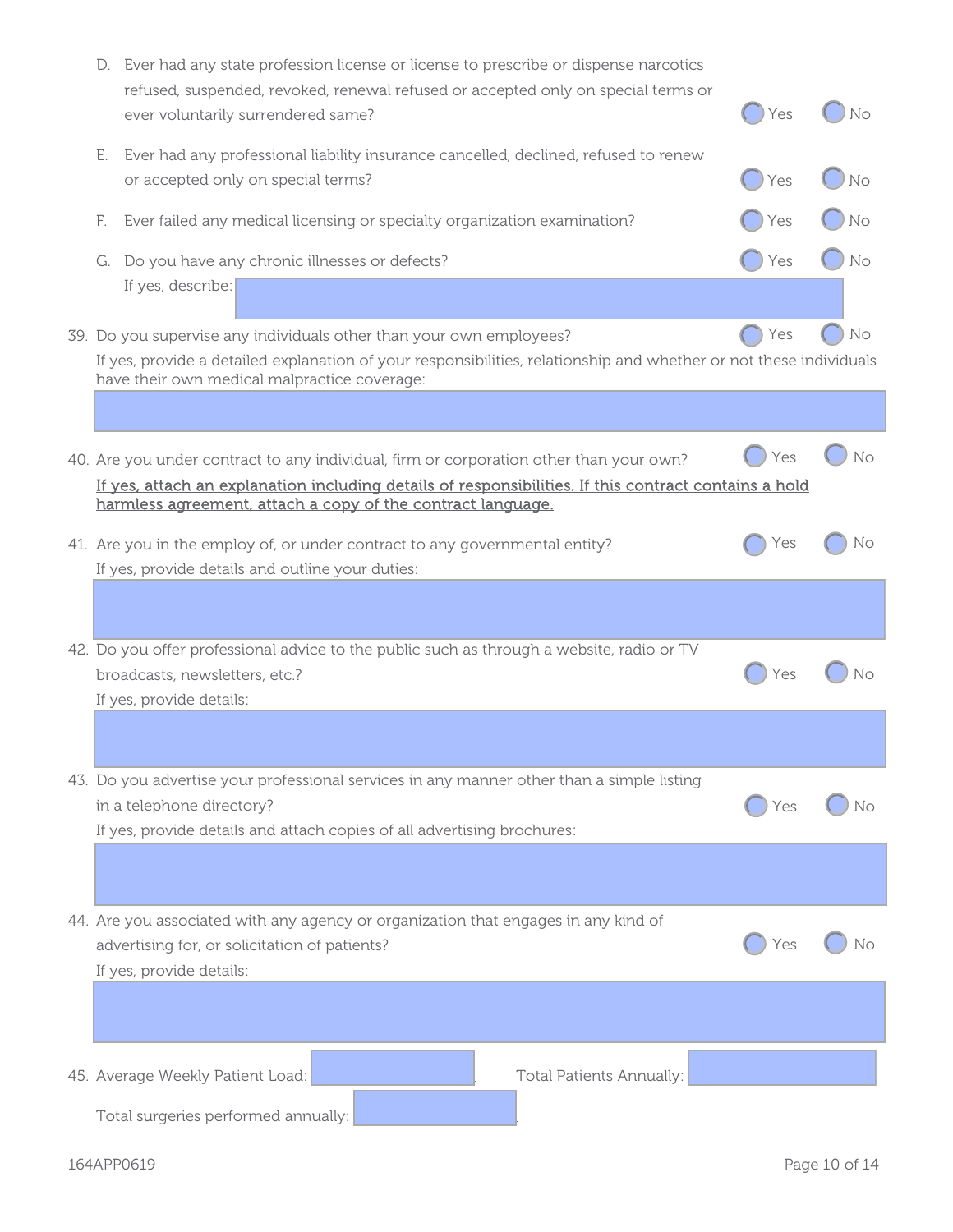46. Average number of hours worked per week: 47. Do you anticipate any changes in your practice? If yes, describe: 48. List the prior medical malpractice insurance carried for each of the past 5 years beginning with the most current:  $O$  Yes  $O$  No

| <b>INSURANCE</b><br><b>COMPANY</b> | <b>LIMITS OF</b><br><b>LIABILITY</b> | <b>POLICY</b><br><b>PERIOD</b> | PREMIUM | <b>RETRO DATE</b> |
|------------------------------------|--------------------------------------|--------------------------------|---------|-------------------|
|                                    |                                      |                                |         |                   |
|                                    |                                      |                                |         |                   |
|                                    |                                      |                                |         |                   |
|                                    |                                      |                                |         |                   |
|                                    |                                      |                                |         |                   |

\*Attach a copy of the declarations page of your most recent policy.

| 49. Do you own, operate or provide professional services for, or at, any health care facility<br>or business enterprise not already clearly described in this application?<br>If yes, describe:                                                                                                        | 'es |    |
|--------------------------------------------------------------------------------------------------------------------------------------------------------------------------------------------------------------------------------------------------------------------------------------------------------|-----|----|
|                                                                                                                                                                                                                                                                                                        |     |    |
| 50. Has any claim or suit for alleged malpractice been brought against you?<br>If yes, how many total claims or incidents:                                                                                                                                                                             | Yes |    |
| Please complete the Supplemental Claim Information Form attached to this application for each and every<br>claim. Also, please attach 10 years of currently valued company loss runs.                                                                                                                  |     |    |
| 51. Has any claim or suit for alleged malpractice been made against you that has NOT<br>been reported to a prior insurer?<br>If yes, complete the Supplemental Claim Information Form attached to this application for each and every<br>claim.                                                        | Yes | No |
| 52. Are you aware of any acts, errors, omissions or circumstances which may result in a<br>malpractice claim or suit being made or brought against you?<br>If yes, provide details including name of claimant, date of occurrence, date of first contact allegation and<br>current status of incident: | /es | Nο |
|                                                                                                                                                                                                                                                                                                        |     |    |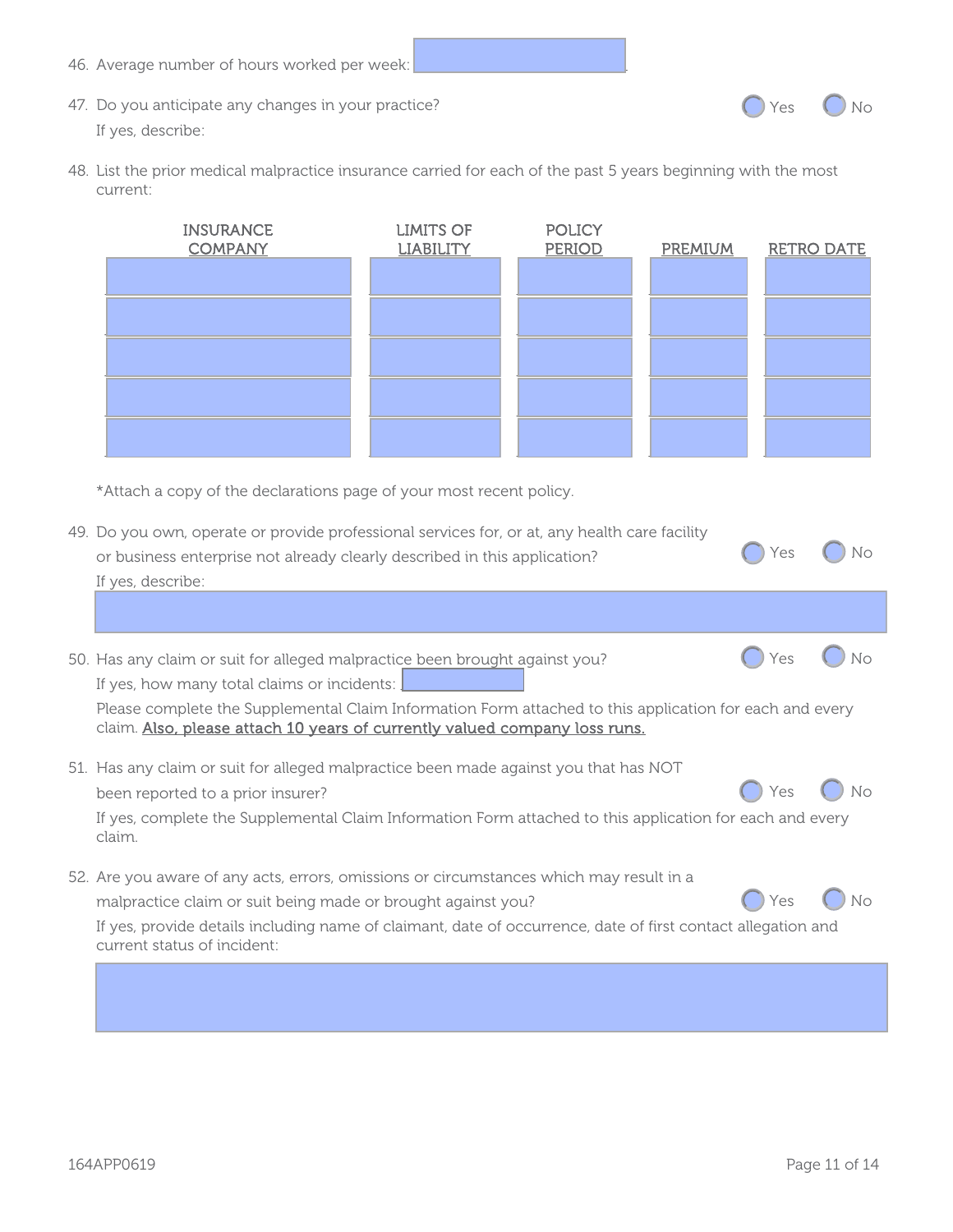The Applicant declares that the above statements and representations are true and correct and that no facts have been suppressed or misstated. The completion of this application does not bind the Company to sell nor the Applicant to purchase this insurance, but any subsequent contract issued will be in full reliance upon the statement and representations mad in this application. The Applicant understands that any subsequent contract issued by the Company will be issued on a claims made form.

Electronic Signature of Applicant or Authorized Representative:

| Title: | Current Date: |
|--------|---------------|
|        |               |
|        |               |
|        |               |

If you prefer not to return an application with an electronic signature, please print and sign below.

\_\_\_\_\_\_\_\_\_\_\_\_\_\_\_\_\_\_\_\_\_\_\_\_\_\_\_\_\_\_\_\_\_\_\_\_\_\_\_\_\_\_\_\_\_\_\_\_\_\_\_\_\_\_\_\_\_\_\_\_\_\_\_\_\_\_\_\_\_\_\_\_\_\_\_\_\_\_\_\_\_\_\_\_\_\_\_\_\_\_\_

\_\_\_\_\_\_\_\_\_\_\_\_\_\_\_\_\_\_\_\_\_\_\_\_\_\_\_\_\_\_\_\_\_\_\_\_\_\_\_\_\_\_\_\_\_\_\_\_\_\_\_\_\_\_\_\_\_\_\_\_ \_\_\_\_\_\_\_\_\_\_\_\_\_\_\_\_\_\_\_\_\_\_\_\_\_\_\_\_\_\_

Signature of Applicant or Authorized Representative:

Title: Current Date:

Please attach the following documents to this application:

- C.V. or resume
- Five years of currently valued company loss runs
- Copies of any disciplinary actions, stipulation orders or probation documents
- Copies of declarations pages for all employees or contractors that carry their own med mal
- Copy of applicant's most current declarations page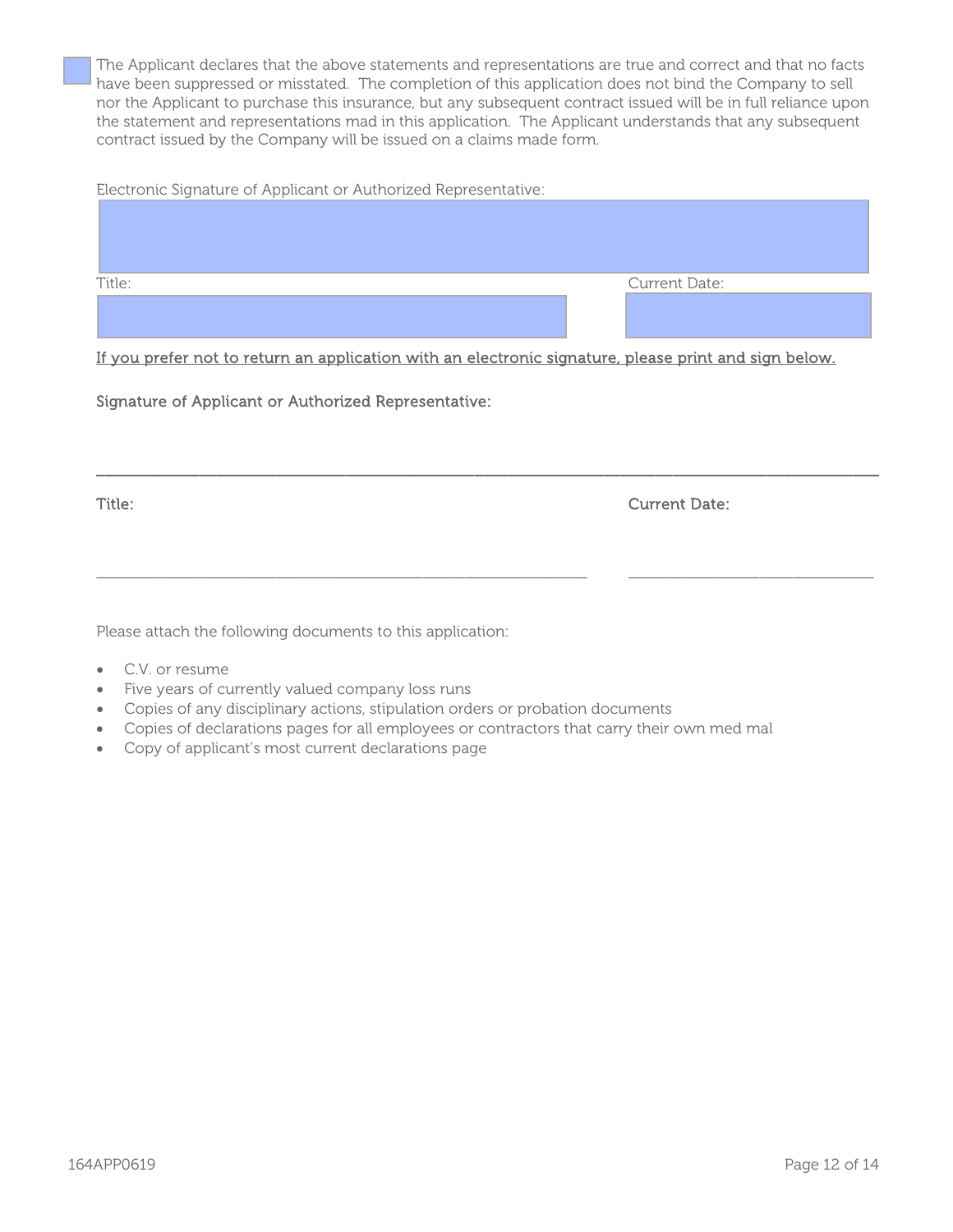## SUPPLEMENTAL CLAIM INFORMATION FORM

(Complete one form for each claim, potential claim or incident)

| 1. | Name of Applicant or Named Insured:                                                   |  |  |  |
|----|---------------------------------------------------------------------------------------|--|--|--|
|    |                                                                                       |  |  |  |
| 2. | Name of other parties or defendants named in suit:                                    |  |  |  |
|    |                                                                                       |  |  |  |
| 3. | Date of alleged error or incident:                                                    |  |  |  |
|    |                                                                                       |  |  |  |
|    | 4. Date claim was made:                                                               |  |  |  |
|    |                                                                                       |  |  |  |
| 5. | Name of claimant:                                                                     |  |  |  |
|    |                                                                                       |  |  |  |
| 6. | Name of insurance company handling your claim:                                        |  |  |  |
|    |                                                                                       |  |  |  |
|    | Closed<br>Open<br>7. Present status of claim or final disposition:                    |  |  |  |
|    |                                                                                       |  |  |  |
|    |                                                                                       |  |  |  |
| 8. | Defense costs paid to date inclusive of any deductible:                               |  |  |  |
|    |                                                                                       |  |  |  |
| 9. | If closed, total loss paid, inclusive of any deductible:                              |  |  |  |
|    |                                                                                       |  |  |  |
|    | 10. If claim is open or pending what are the insurer's reserves?                      |  |  |  |
|    |                                                                                       |  |  |  |
|    | Defense:<br>Loss:                                                                     |  |  |  |
|    | 11. Description of case and events including allegations and assessment of liability: |  |  |  |
|    |                                                                                       |  |  |  |